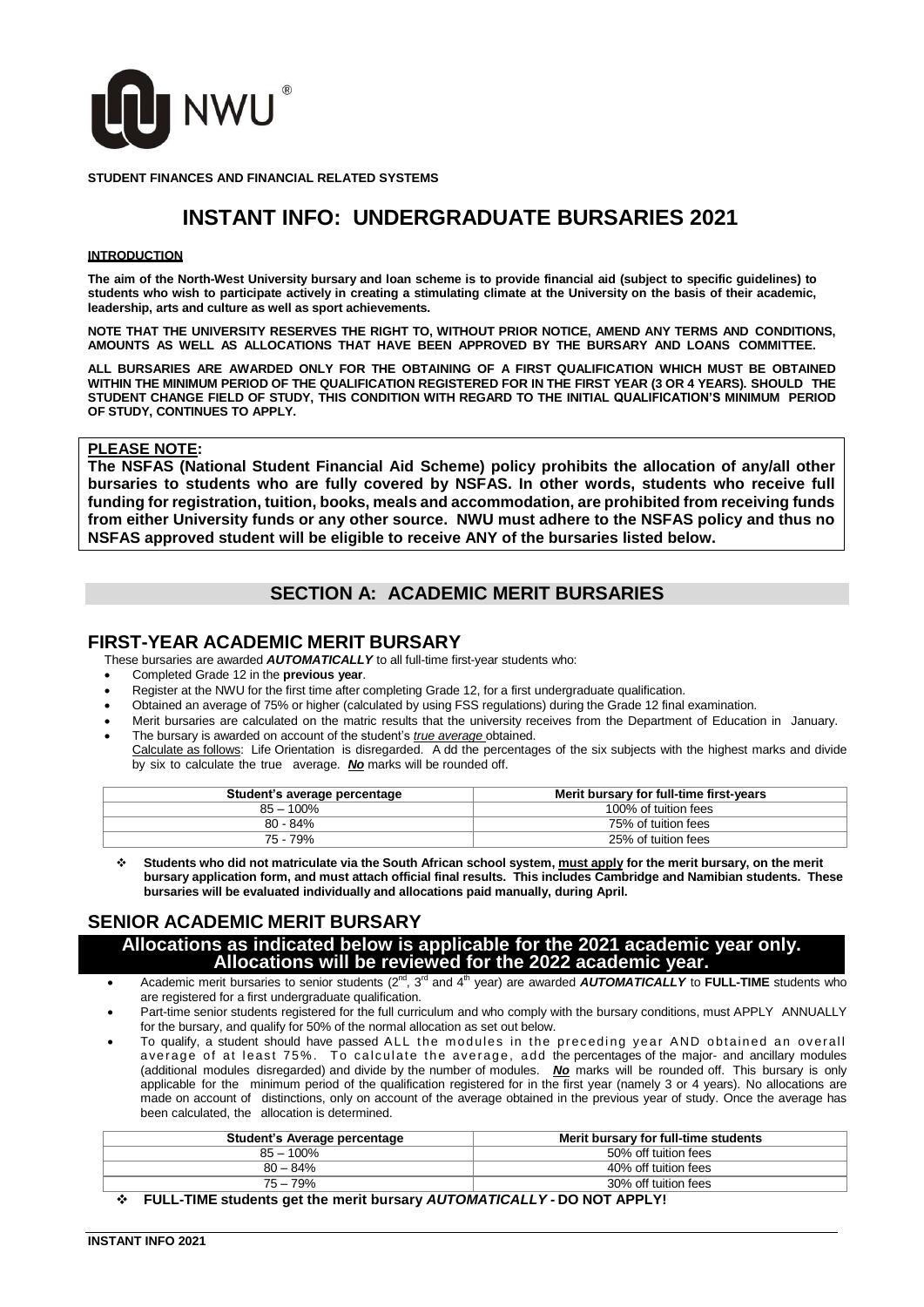- **PART-TIME-CONTACT students MUST APPLY ANNUALLY!**
- **DISTANCE LEARNING** students do not qualify for these and/or any other bursaries.

# **SECTION B: HEAD LEADERSHIP BURSARY / ARTS AND CULTURE BURSARY**

#### **LEADERSHIP BURSARY**

This is a once-off bursary awarded to students who were the *chairperson* **(only head boy/head girl of the school)** of the students' representative 0council during their high school career. The student should apply for this once-off bursary annually and the allocation amounts to R3 500 which is deducted from the tuition fees account. *Corroborative documents namely a copy of the official testimonial issued by the school or a similar certificate must be attached to this application.*

### **ARTS AND CULTURE BURSARY**

This bursary is awarded to first-year students who received exceptional achievements in arts and culture activities during Grade 8-12. The value of the award differs and the evaluation is done by the Department of Arts and Culture. For more information, contact the Department Arts and Culture, Miss Denise Oliphant or Mr Jaco van der Walt, 018 299 2843/4.

# **SECTION C: SUPPORT BURSARY**

### **BURSARY FOR A PHYSICALLY DISABLED STUDENT**

Students with a degenerating physical disability which impedes their studies AND who submit a recent medical certificate to confirm their condition, should apply annually and will receive an allocation equal to 25% of their tuition fees. Only applicable for the minimum period of the qualification registered for in the first year (namely 3 or 4 years). A student should apply once only in the first year and attach a recent medical certificate.

### **ORPHAN AND FOSTER-CARE BURSARY**

The bursary provides financial support to orphan or foster-care students and is equal to 25% of tuition fees. Death certificates of both parents, court order of foster-care placement or an affidavit from the social worker must be attached. Only applicable for the minimum period of the qualification registered for in the first year (namely 3 or 4 years). A student should apply once only in the first year after which the bursary will be allocated automatically while the student qualifies according to the bursary conditions.

### **FAMILY BURSARY**

Full-time **and** part-time students may apply for this bursary if two or more members of the same family are registered at the NWU **simultaneously. ONLY** the student with the largest student number need apply, so *one application per family*. Instances in which the surnames of the students differ because of stepbrother(s)/stepsister(s), documentation must be attached that can verify that the relation is legally binding (i.e. a copy of the marriage certificate). Payment is done to the class fees account of the student(s) with the largest student number(s). The bursary is paid to the account of the student with the largest student number. **Annual re-application before the undermentioned closing date is required**. The sliding scale for awards are as follows:

| Second student | 15% of tuition fees | Fourth student | 25% of tuition fees |
|----------------|---------------------|----------------|---------------------|
| Third student  | 20% of tuition fees | Fifth student  | 30% of tuition fees |

**Part-time/contact** students qualify for **50%** of above mentioned bursary awards. ANNUAL re-application for this bursary is required.

**Distance learning** students do not qualify for the bursary.

*CLOSING DATE FOR BURSARIES IN SECTION A, B and C – 28 FEBRUARY IN YEAR OF REGISTRATION*

# **SECTION D: RUGBY AND/OR SPORT BURSARY**

| <b>INQUIRIES</b>                                                     | <b>RUGBY INSTITUTE</b> | <b>RONEL EMMS</b>       | 018 299 2429 | ronel.emms@nwu.ac.za       |  |
|----------------------------------------------------------------------|------------------------|-------------------------|--------------|----------------------------|--|
| <b>OTHER SPORT</b>                                                   |                        |                         |              |                            |  |
| <b>INQUIRIES</b>                                                     | <b>POTCHEFSTROOM</b>   | <b>CORENE MIDDLETON</b> | 018 299 2905 | corene.middleton@nwu.ac.za |  |
| <b>CLOSING DATE FOR BURSARIES IN SECTION D - 15 OCTOBER ANNUALLY</b> |                        |                         |              |                            |  |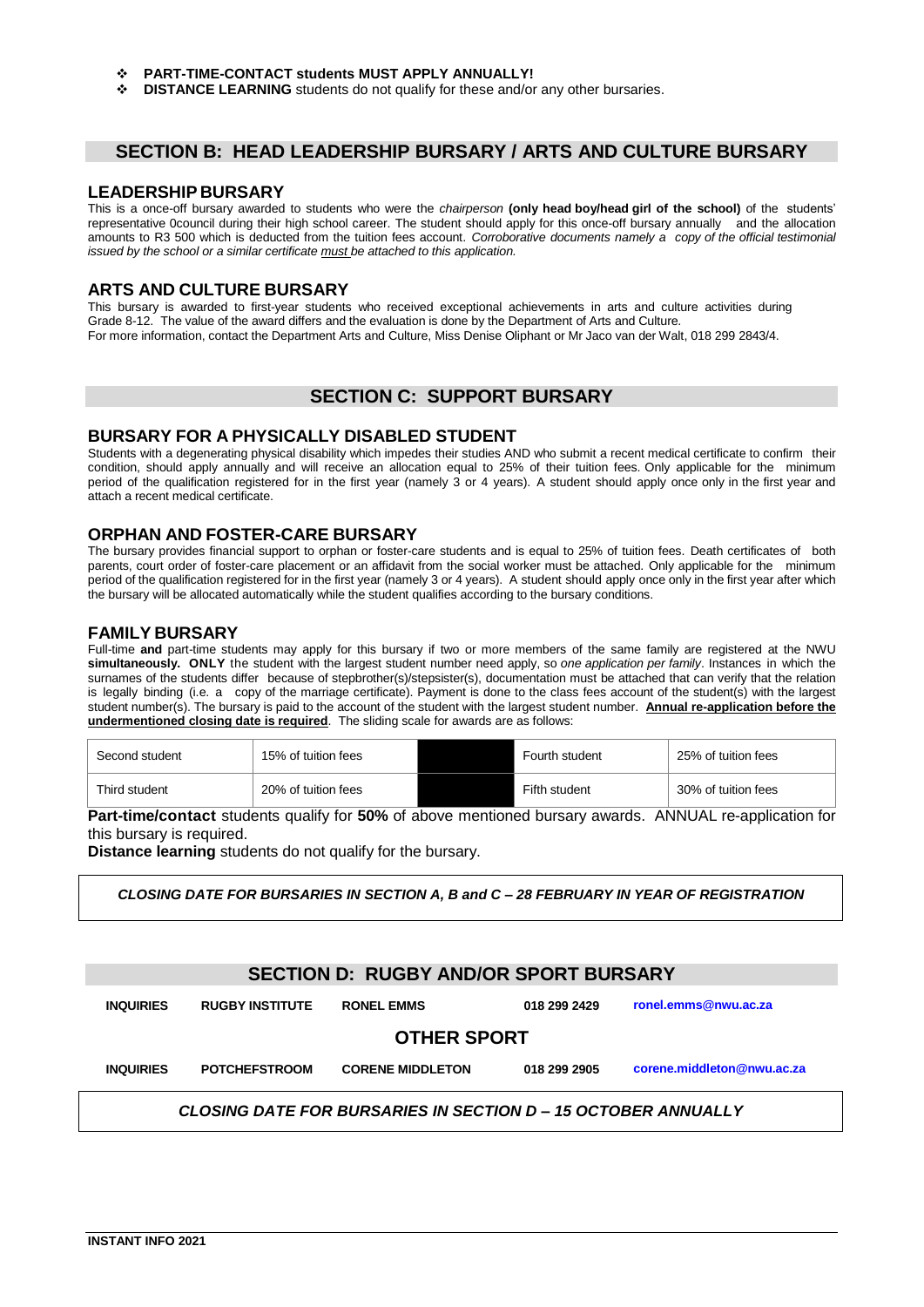# **SECTION E: NSFAS BURSARY ONLINE APPLICATIONS ONLY**

The objective of the NSFAS bursary scheme is to provide financial aid to prospective students who have academic potential but lack the necessary funds to study.

Students who registered for the first time before- and up to end 2017: The combined gross income for the household must be less than R122 000. For 2020, the allocation cap was R93 400; The amount is reviewed annually. Approved NSFAS bursaries will be applicable for the minimum duration of the qualification (3 or 4 years) + 2 additional years.

First time NSFAS applicants who registered from 2018 onwards: Only households with a combined gross income of under R350 000 annually will be considered. Approved NSFAS bursaries will be applicable for the minimum duration of the qualification (3 or 4 years) + 1 additional year.

The scheme is available to full-time undergraduates who fulfill the following requirements:

- The student must be a South African citizen. A certified copy of the ID book must be attached to the application.
- The student must be registered for at least the minimum number of prescribed course units annually.
- The student must be registered for a first, full-time, undergraduate qualification.
- The student must have academic potential and make satisfactory progress. First time NSFAS applicants who already are students, must pass at least 50% of the prescribed minimum course units.
- Returning NSFAS students who passed 50% of the prescribed minimum course units, need not re-apply for the bursary. A student who did not pass 50% of the prescribed minimum course units, must re-apply for the bursary for the next year.
- Students who received NSAFAS for the completion of an under-graduate B Com CA-, LLB- or PCGE-degree and who plans to pursue a post graduate degree in these qualifications, must re-apply for NSFAS. These are the only post graduate degrees considered by NSFAS.
- The student must be financially needy, in other words have no or limited financial resources and would therefore be dependent on NSFAS.
- Minimum payable fees must be paid by the student or his/her parents at the beginning of each study year unless the student can provide written confirmation from NSFAS that the bursary has already been approved for that year.

### *DATES FOR NSFAS BURSARY, SECTION E*

*Prospective students: 1 August – 30 November. Senior students: 1 August – 30 November.*

*Online applications are available on the NSFAS website: [www.nsfas.org.za](http://www.nsfas.org.za/)*

*No hard copies or late applications will be accepted.*

# **SECTION F: FUNZA LUSHAKA EDUCATION BURSARY ONLINE APPLICATIONS ONLY**

This bursary is awarded to students who are South African citizens with at least one of the following priority area specialization subjects included in the qualification:<br>  $\bullet$  Equipolation Phase (Grades R

- Foundation Phase (Grades R-3): The priority area must be Foundation phase specialization in an Indigenous African Language (excluding Afrikaans and English).
- Intermediate and Senior Phase (Grades 4-9): The priority area must be one of the following: Mathematics, Natural Science or Technology.
- FET P hase (Grades 10-12): The priority area must be one of the following: Accounting, Agricultural Sciences, Agricultural Technology, Civil Technology, Computer Applications Technology, Economics, Electrical Technology, Engineering Graphics and Design, Geography, Information Technology, Life Sciences, Mathematics, Mechanical Technology or Physical Sciences.

#### **Additional minimum criteria for 1 st -year entrants:**

- Applicant must comply with the minimum statutory matriculation requirements for admission to bachelor's degree study at a university in the RSA or Pass with Exemption.
- Applicant must obtain at least 60% in the subject which leads on to the priority area/subject in which the applicant will specialize to teach.

#### **Additional minimum criteria for existing bursars/new applicants already at university:**

- Applicant must obtain an average of at least 55% for all modules taken in previous year at university, that means 2/3 modules taken.
- Applicant must have passed all the modules studied in the last year of study at the university which relate directly to the teaching specialization.
- Applicant must be progressing to the next level/year of study.

Above criteria is only the minimum criteria and it does not imply automatic qualification for the bursary. There are a limited number of bursaries available to the best students and is subject to final selection by the Department **Education and board members of Funza Lushaka.**

#### **CONTRACTUAL OBLIGATIONS IF THE FUNZA LUSHAKA BURSARY SCHEME APPLICATION IS SUCCESSFUL**

1. On qualifying, bursars will be required to take up a provincial teaching position. Bursars will not be granted permission to defer the placement contractual obligation to continue with full-time studies e.g. BEd (Hons). Nor will bursars be granted permission to take a "gap year". Bursars can choose the province in which they would like to teach. Applicants must note that provincial education department will place graduate bursars in teaching posts in schools in which they are needed. Bursars cannot choose